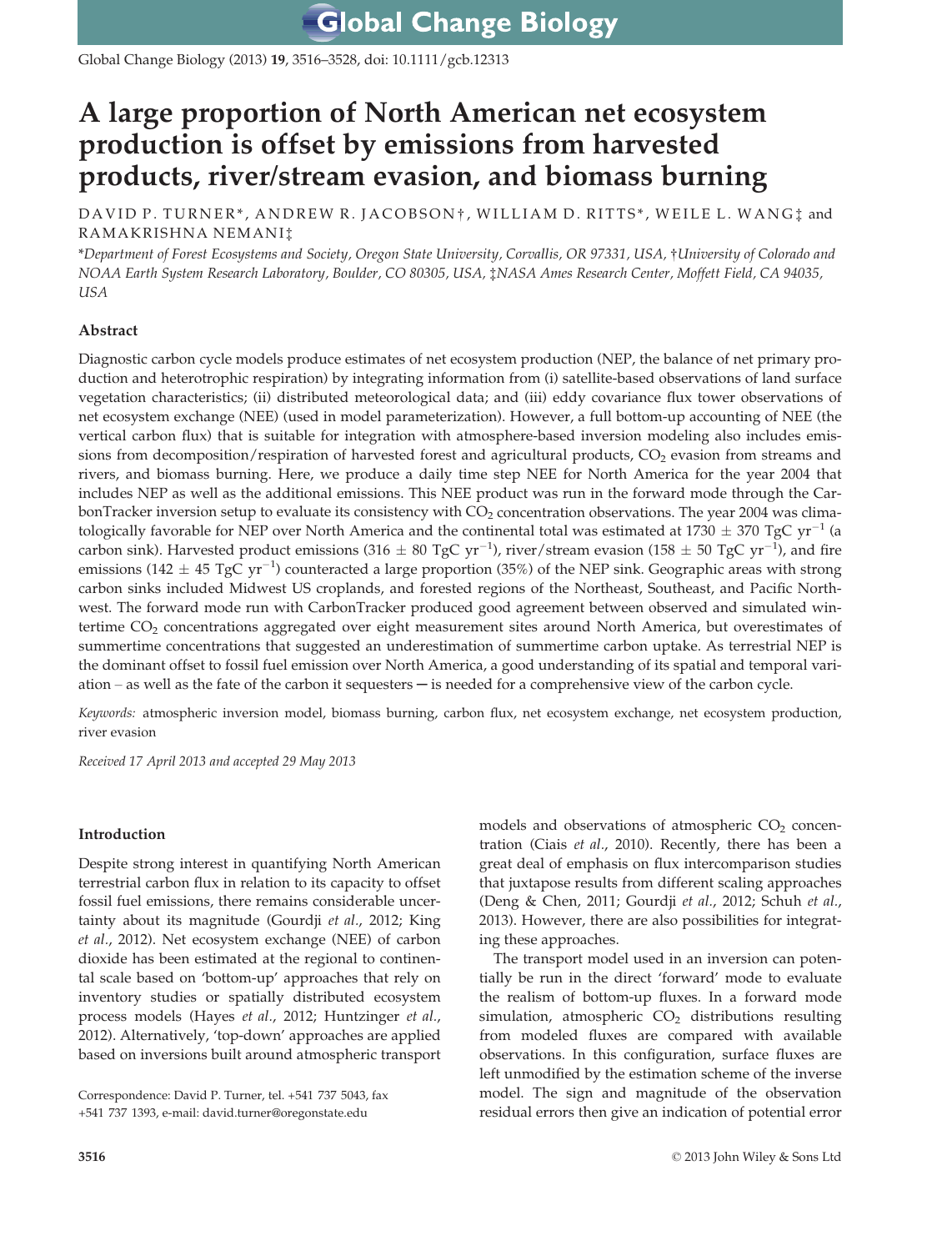in the flux estimates. A full inversion  $-$  with the same or an independent 'prior' land flux – translates observation residuals into modifications to surface fluxes and this process provides additional information from the  $CO<sub>2</sub>$  concentration observations. Here, we take this forward mode approach to evaluate a bottom-up NEE flux estimate for North America that includes component fluxes not previously treated in an inversion framework.

Net ecosystem exchange is the most relevant flux term to use in the context of integrating bottom-up and top-down scaling approaches because NEE is what an atmospheric inversion 'sees'. The term refers specifically to the vertical flux of  $CO<sub>2</sub>$  over a specified area and interval (Chapin et al., 2006). By the convention of atmospheric scientists, a positive sign on a flux estimate is a transfer of carbon into the atmosphere. At the ecosystem scale, NEE consists primarily of NEP, the balance of net primary production and heterotrophic respiration (here the convention among ecologists is that a positive sign indicates transfer of carbon into the ecosystem). However, at the regional scale additional components of NEE include emissions associated with wildfire, respiration of harvested forest and agriculture products, and  $CO<sub>2</sub>$  evasion from water bodies (Hayes & Turner, 2012).

Studies at eddy covariance (EC) tower sites suggest that the range of NEP (i.e.,  $-NEE$ ) across all ecosystems is on the order of 800 to  $-200$  gC m<sup>-2</sup> yr<sup>-1</sup> (Yi *et al.*, 2010). Its magnitude is impacted by environmental gradients (Yi et al., 2010), interannual variation in climate (e.g., Reichstein et al., 2007), and the disturbance regime (Luyssaert et al., 2007; Amiro et al., 2010). Croplands are expected to be NEP sinks because much of the net primary production is removed with the harvest and only crop residues are left to generate heterotrophic respiration (Gilmanov et al., 2013). Young forests are typically also large carbon sinks, whereas old forests are more nearly carbon neutral and recently disturbed forests can be carbon sources (Amiro et al., 2010; Coursolle et al., 2012). The possibilities for simulating NEP over large domains have improved in the last decade by development of satellite-based datasets for mapping land cover and monitoring vegetation greenness (Justice et al. 2002), as well as expansion of the network of EC flux towers capable of continuously monitoring carbon flux (Baldocchi et al., 2001). However, there is general recognition that heterotrophic respiration is often underestimated in forests when upscaling tower fluxes because of limited information about the disturbance regime (Jung et al., 2011). In this study, we simulate NEP by upscaling EC tower observations, but include forest stand age in our NEP algorithm to better account for past disturbance.

The source of  $CO<sub>2</sub>$  from biomass burning includes both wildfire (French et al., 2011) and crop residues (McCarty et al. 2009). For the purposes of developing a daily emissions estimate at the continental scale, active fire area is monitored by remote sensing (Giglio et al. 2009) and emissions are estimated based on biomass and combustion factors. Biomass is commonly simulated with a process-based productivity model (Van der Werf et al., 2006). The degree to which the carbon source from biomass burning offsets NEP carbon sinks is relatively low in most temperate forest areas (e.g., Turner et al. 2007), but may balance NEP over large areas of boreal forest (Bond-Lamberty et al., 2007; Hayes et al., 2011).

Evasion of  $CO<sub>2</sub>$  from rivers and streams is increasingly recognized as an important component of NEE (Cole et al., 2007; Luyssaert et al., 2012), but has not generally been included in spatially explicit bottom-up NEE scaling efforts. The source of the  $CO<sub>2</sub>$  in first-order streams is predominantly inorganic and organic carbon swept out of the soil in the soil solution, whereas in large rivers it is predominantly respiration of allochthonous organic matter (Butman & Raymond, 2011). When NEP is based on upscaled tower fluxes, the dissolved inorganic carbon and organic carbon that is carried to streams in the soil solution (along with the organic particulate matter deposited to the water surface) has for the most part been 'seen' going into the ecosystem when EC-based NEE was measured. Such would also be the case for the small proportion of river/stream evasion (ca. 10%, Ciais et al., 2008) that originates in the process of mineral weathering and is likewise carried in the soil solution. Therefore, at the regional scale, river evasion should be added to upscaled tower fluxes to get total NEE.

The carbon source from harvested forest and crop products is also beginning to be included in regional carbon budgets (Ciais et al., 2008), but generally not in a spatially explicit manner. The crop harvests are exported internationally or consumed by humans and livestock, and emitted over the course of the following year. The forest harvests are returned to the atmosphere at varying rates in the form of direct emissions during wood processing and slower release from landfills after product disposal (Heath et al., 2011). For North America, we now have the opportunity to include this flux in a spatially explicit form. Hayes et al. (2012) collected crop and forest inventory data for Canada, the United States, and Mexico and assembled the harvested product source data in a spatially distributed format.

In this study, NEP was simulated by upscaling carbon fluxes from EC flux towers (King et al., 2012), fire carbon sources were based on remote sensing and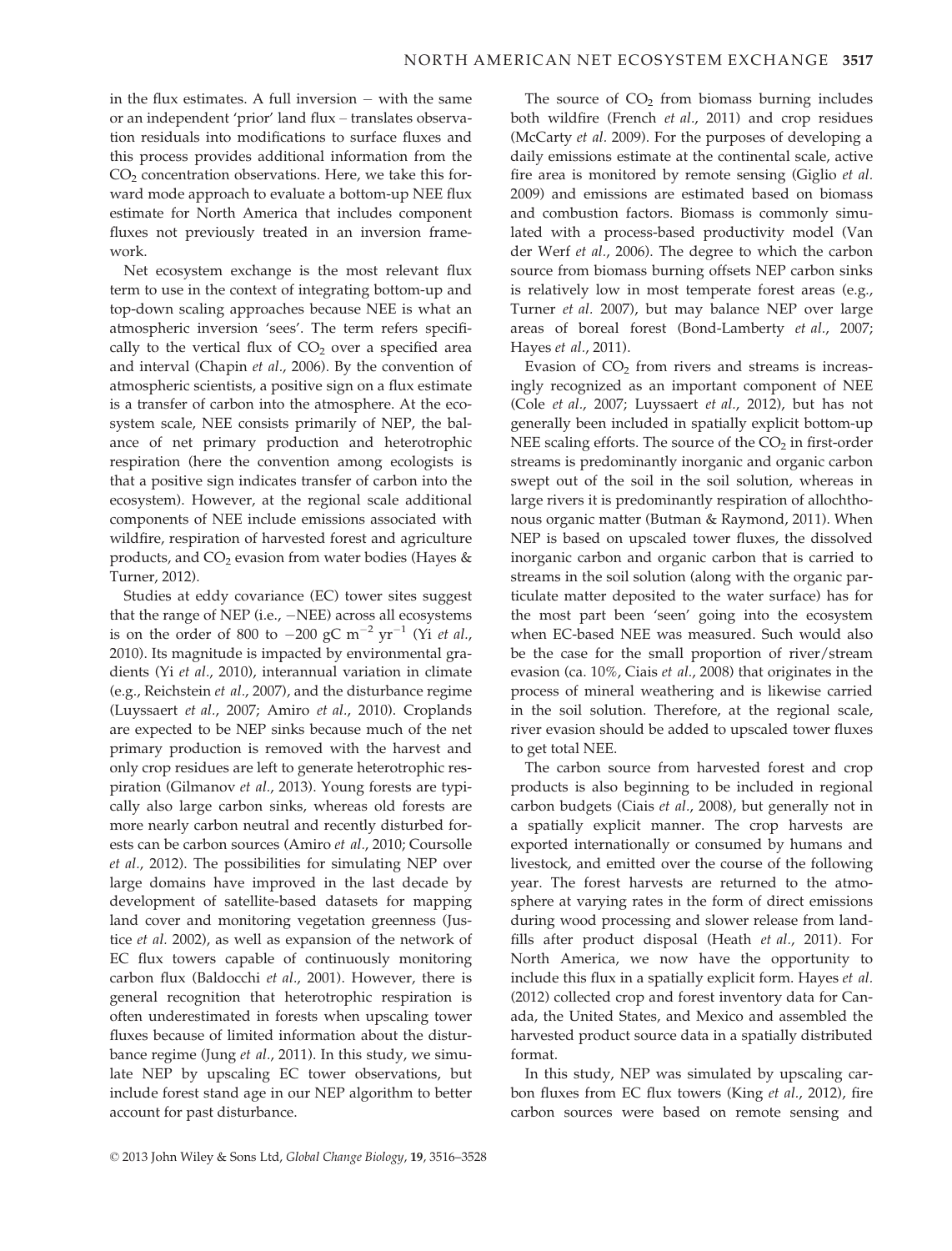#### 3518 D. P. TURNER et al.

ecosystem modeling (Van der Werf et al., 2006), harvested product sources were derived from inventory data (Hayes et al., 2012), and evasion of  $CO<sub>2</sub>$  from aquatic bodies was estimated by an empirical relationship between observed fluxes and precipitation (Butman & Raymond, 2011). This NEE was run in the forward mode through the CarbonTracker inversion setup (Peters et al., 2007, http://carbontracker.noaa.gov) using the TM5 atmospheric transport model, and residual errors in predicted  $CO<sub>2</sub>$  concentration were examined. The spatial and temporal patterns in NEE from the bottom-up approach and a full CarbonTracker inversion with an independent prior flux were also compared. Our approach permitted a more highly disaggregated diagnosis of the absolute land flux over North America than has been previously achieved, along with its evaluation in an aggregate form.

Our NEE scaling and evaluation approach makes use of five extensive observational datasets: (i) a network of meteorological stations for development of spatially distributed climate to drive a bottom-up NEP model (Nemani et al. 2009); (ii) measurements of vegetation status from satellite-borne sensors to drive the bottomup NEP model and detect burned area (Justice et al. 2002); (iii) measurements of ecosystem-level carbon fluxes from the global network of EC flux towers to parameterize the NEP model (Baldocchi et al., 2001); (iv) measurements of atmospheric  $CO<sub>2</sub>$  concentration as reference data in the inversion setup (Conway et al., 1994); and (v) measurements of carbon stocks and flux at networks of field plots associated with national-level forest and crop inventories to estimate harvested products emissions and to map forest stand age (Pan et al. 2011; Hayes et al., 2012). The impediments to integrated use of these data include definitional differences between disciplines, incompatible spatial and temporal scales between top-down and bottom-up modelers, and inconsistencies among driver datasets (Hayes & Turner, 2012; Huntzinger et al., 2012). The benefits lie in improved constraints on the net flux estimates and better understanding of the component fluxes (Running et al., 1999; Turner et al., 2011a).

# Materials and methods

#### Overview

Daily fluxes for 2004 were assembled for each of the four NEE components. These data were spatially aggregated to the one degree resolution of CarbonTracker, and subsequently temporally disaggregated to its 3 hourly time step. The fluxes were then run in the forward mode through CarbonTracker, with fossil fuel emissions and  $CO<sub>2</sub>$  boundary conditions for North America provided by the standard CarbonTracker setup. The residuals between observed and simulated CO<sub>2</sub> concentration (mixing ratio) at eight observation sites in North America were used to evaluate the bottom-up NEE simulations.

#### Scaling net ecosystem production

The CFLUX diagnostic carbon cycle model (Turner et al., 2006) was run in a spatially distributed mode to simulate NEP (Fig. 1). The model algorithms and evaluation are described in detail elsewhere (Turner et al., 2006, 2009; King et al., 2011). The model uses a daily time step, and for this study was applied at the 1 km spatial resolution. Gross primary production (GPP) is estimated with a light use efficiency (LUE) approach in which GPP is the product of absorbed photosynthetically active radiation (APAR) and an estimate of LUE  $(\text{gC} \text{ MJ}^{-1})$ . APAR is derived from incoming PAR and the fraction of PAR absorbed by the vegetation canopy (FPAR). The LUE is estimated based on a plant functional type (PFT)-specific clear-sky LUE (from EC flux tower observations), which is upregulated by a cloudiness index and downregulated by scalars for minimum temperature, vapor pressure deficit (VPD), soil moisture, and stand age (in the case of forests). Autotrophic respiration is a PFT-specific proportion of GPP. Heterotrophic respiration  $(R_h)$  is a function of a base rate and scalars for soil temperature (Lloyd and Taylor 1994), soil moisture, FPAR, and stand age (in the case of forests). The model maintains a simple soil water balance by reference to a PFTspecific water use efficiency parameter (mm  $H_2O$  per gC of GPP).

The daily meteorological inputs (PAR, minimum temperature, maximum temperature, VPD, and precipitation) for the NEP model were from interpolated meteorological station data at the 8 km spatial resolution (Wang et al., 2010). Soil water holding capacity (WHC) was prescribed by PFT based on representative values at flux tower sites (King et al., 2011). This approach was taken after running the analysis with a



Fig. 1 Bottom-up net ecosystem production (NEP) modeling approach.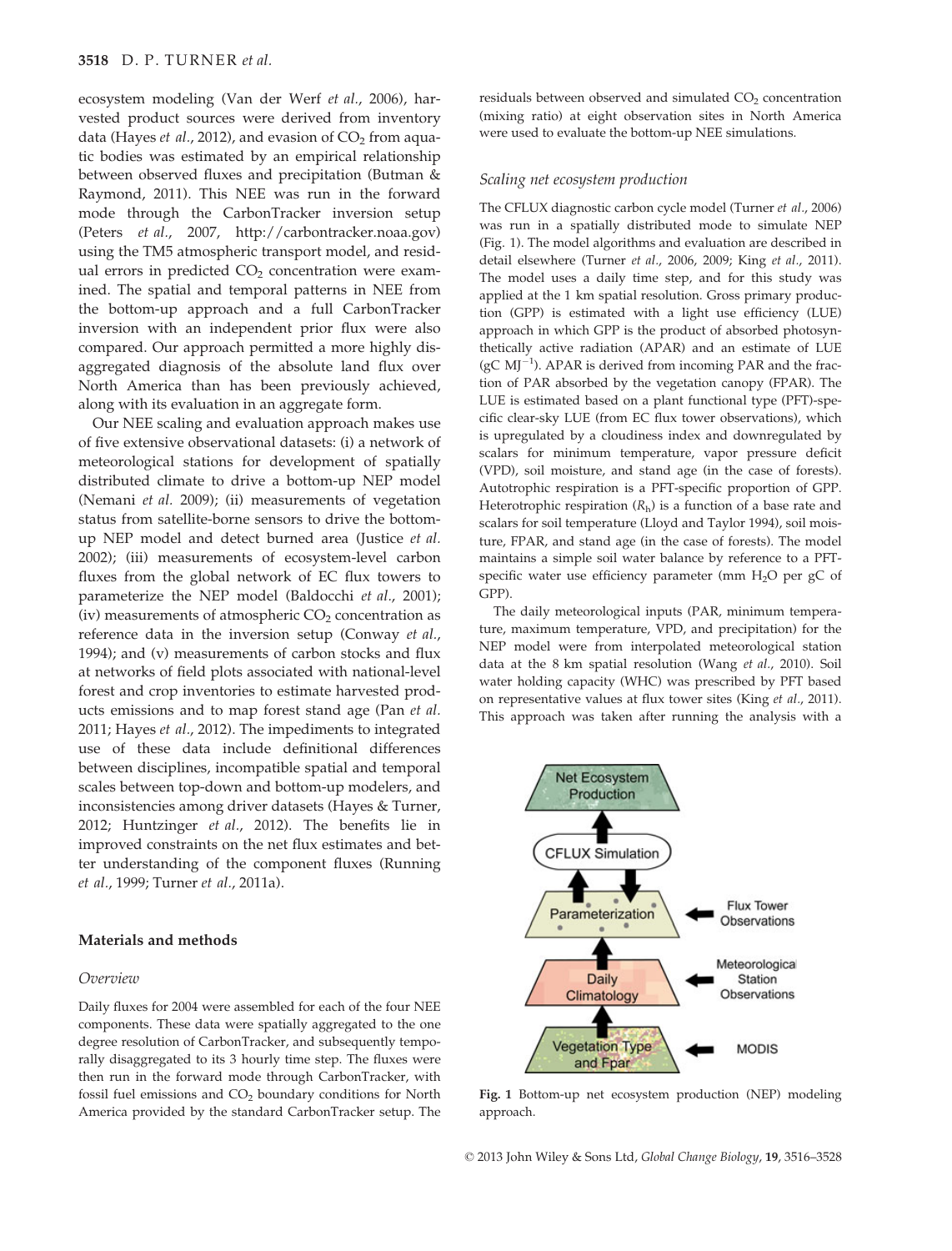distributed WHC dataset Global Soil Data Task Group (GSDTG, 2000) and finding significant grassland areas which ran out of water in the simulation, but showed no influence of drought in their FPAR. PFT (Fig. 2a) was from the standard Collection 5 MODIS product (Friedl et al., 2010; LP DAAC, 2012) and climate zones from aggregations of the Omernik (1987) ecozones (Fig. 2b). The FPAR was likewise derived from the Collection 5 MODIS product (Myneni et al., 2002; LP DAAC, 2012) with gap filling using the algorithm of Zhao et al. (2005). Forest stand age (Fig. 4b) was from the 1 km resolution product of Pan et al. (2011). That product included only Canada and the US, so approximations (50–100 years) were made for the various forest types in Mexico. Irrigated areas (Fig. 3b) were from GSDTG (2000).

The CFLUX parameter optimization procedure for North America is described in King et al. (2011). For each combination of PFT ( $n = 7$ ) and climate zone ( $n = 3$ ) that included a substantial area, observations of gross ecosystem exchange GEE  $(-GPP)$  and NEE from one or more EC flux tower sites having the same PFT and climate zone were obtained from AmeriFlux (2013) or directly from the tower operator. In the case of temperate grasslands, we added an additional northern and southern region breakout because of the extreme temperature range associated with that PFT/climate zone combination. The final grassland parameters were also adjusted such that the total 2004 NEP for the Great Plains approximated the comparable estimate from the detailed study by Zhang et al. (2011). We used the same distributed climate and FPAR data in the optimizations that was later used in the spatial mode run of the model.

The cost function in the optimizations was the root mean square error (RMSE) for the observed GPP and NEP fluxes at the daily time step (Moore & McCabe, 2006). Optimized parameters included (i) the minimum and maximum temperature and minimum and maximum VPD that controlled the temperature and VPD scalars in the GPP algorithm; (ii) the maximum LUE; (iii) the base rate of  $R_{h}$ ; (iv) a parameter that controlled the sensitivity of  $R<sub>h</sub>$  to soil temperature; and (v) a parameter that set a minimum for the FPAR scalar outside the growing season (Turner et al., 2006, 2009; King et al., 2011). A minimum estimate for the effect of model error on the uncertainty of the total annual NEP reported here for NA was calculated as product of the RMSE for annual NEP across all EC tower sites used in the parameter optimization exercise of King et al. (2011) and the vegetated area of North America. Evaluating additional uncertainties associated with model structure, distributed model inputs (notably climate, FPAR, and stand age), and the EC flux measurements used as reference observations in the parameter optimizations was beyond the scope of this study.

### Additional CO<sub>2</sub> Sources

Fire emissions. Daily emissions from biomass burning were from Van der Werf et al. (2006). Fire extent in that study was from the MODIS Active Fire and MODIS Burned area products. Fuel loads were from the CASA ecosystem process model run in a spatially distributed mode, and emission factors (proportion of fuel burned) were from the literature. This fire emissions database (CASA-GFED3) is the same as is used in the standard CarbonTracker inversion (CT2011, 2011).

River/stream evasion. Butman & Raymond (2011) estimated river/stream evasion over North America based on measurements of temperature, alkalinity, and pH along with highresolution data on morphology and surface area of waterways. Aggregation of their data to the regional scale resulted in a



Fig. 2 The study domain: (a) plant functional types, (b) climate zones. ENF, evergreen needle leaf forest; EBF, evergreen broadleaf forest; DNF, deciduous needle leaf forest; DBF, deciduous broadleaf forest.



Fig. 3 Land surface characteristics: (a) forest stand age, (b) irrigation status.

© 2013 John Wiley & Sons Ltd, Global Change Biology, 19, 3516–3528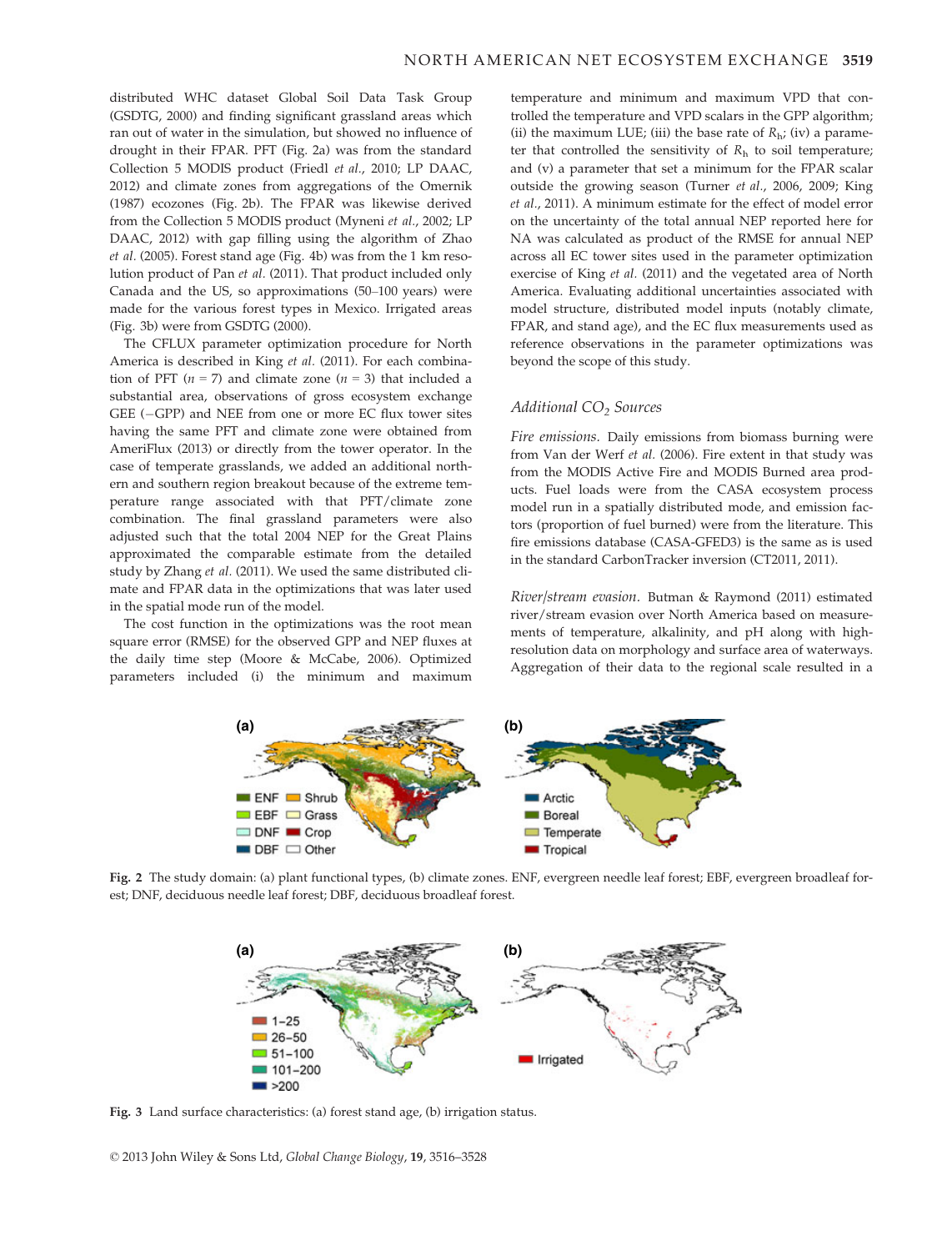#### 3520 D. P. TURNER et al.

strong linear relationship of annual precipitation to annual river/stream evasion. We used that linear relationship and our annual precipitation (8 km resolution) to map annual evasion emissions. To partition the annual data to the daily time step, all days with soil temperature ≤0 °C were flagged. The annual total was then partitioned among the remaining days based on their daily precipitation.

Harvested products. In Hayes et al. (2012), an inventory approach was used to estimate annual emissions from harvested wood products and crops. These fluxes were spatially resolved to the level of political units such as states or provinces. For our daily flux at 1 km, the polygon maps based on data from Hayes et al. (2012) were resampled to 1 km resolution and linearly interpolated over the course of the year. Product emissions data were not available for Mexico.

#### The CarbonTracker setup

CarbonTracker release version 2011\_oi (Fig. 4, henceforth CT2011, 2011) is updated from Peters et al. (2007) as described at the CarbonTracker web site (http://carbontracker.noaa. gov/CT2011). Here, we used the forward mode to predict  $CO<sub>2</sub>$  concentrations for comparison with observations. CarbonTracker employs the TM5 transport model and operates at the spatial resolution of 1 degree over North America using 3 hourly meteorological fields from the European Centre for Medium-range Weather Forecasts (ECMWF) operational weather prediction model. We aggregated our daily land fluxes to the 1 degree resolution by spatial averaging. They were then disaggregated temporally to the 3 h time step (Olsen & Randerson, 2004): daily GPP was distributed over the daylight hours based on proportionality to the modeled shortwave radiation, and daily ecosystem respiration (+ product and river/stream evasion sources) was distributed over the day by assuming that it is proportional to the  $Q_{10}$  computed from near-surface air temperature.

The CO<sub>2</sub> boundary conditions for North America as well as the global fossil fuel emissions and fire emissions were from the CT2011, 2011\_oi product, with the CASA-GFED3 carbon cycle process model providing the prior land flux. The Carbon Tracker inversion uses a global network of  $CO<sub>2</sub>$  observational datasets in its cost function. For the purposes of evaluating our bottom-up NEE, we examined the  $CO<sub>2</sub>$  concentration residuals at a set of eight sites in the CarbonTracker network that were likely to be impacted by the North America fluxes (Fig. 5). Specifics on site characteristics,  $CO<sub>2</sub>$  measurement protocols, and uncertainty assessment are given in Andrews et al. (2013). The reference concentrations were means over the 12:00 to 16:00 period of local time. For comparison, we also examined the same residuals from a forward mode run using one of the alternate CarbonTracker priors (CASA-GFED3 $_{\rm EVI}$ , CT2011, 2011). In addition, we overlaid in space and time our annual bottom-up NEE and the posterior NEE from the standard CarbonTracker inversion ensemble. Inversion uncertainty was specified based on runs with eight different transport models. Additional uncertainties, e.g., associated with  $CO<sub>2</sub>$  measurements and alternative priors, are not treated here.

## Results

#### Net ecosystem production

Total NEP for North America in 2004 was estimated at 1730 TgC  $yr^{-1}$  using our diagnostic modeling approach (Fig. 6a). Uncertainty in the annual total NEP associated with the model and its parameters is estimated at 370  $TgC yr^{-1}$ . As noted, additional uncertainty not quantified here is associated with representativeness of the EC tower optimization sites (King et al., 2011), EC tower flux measurements themselves (Moffat et al., 2007), the meteorological driving data (Wang et al., 2010), and the FPAR driving data (Turner et al., 2005).

The largest contributors to the total NEP (i.e., sinks of over 100 TgC  $yr^{-1}$ ) were from the temperate crop and temperate broadleaf forest vegetation classes (Table 1). Both had high mean sink rates and large areas. Temperate evergreen needle leaf forest (ENF) and boreal deciduous broadleaf forest (DBF) had moderate mean NEPs and lower areas, but nevertheless each generated a sink



Fig. 4 Top-down net ecosystem exchange (NEE) modeling approach. NEE is the sum of land biologically driven flux and fire emissions.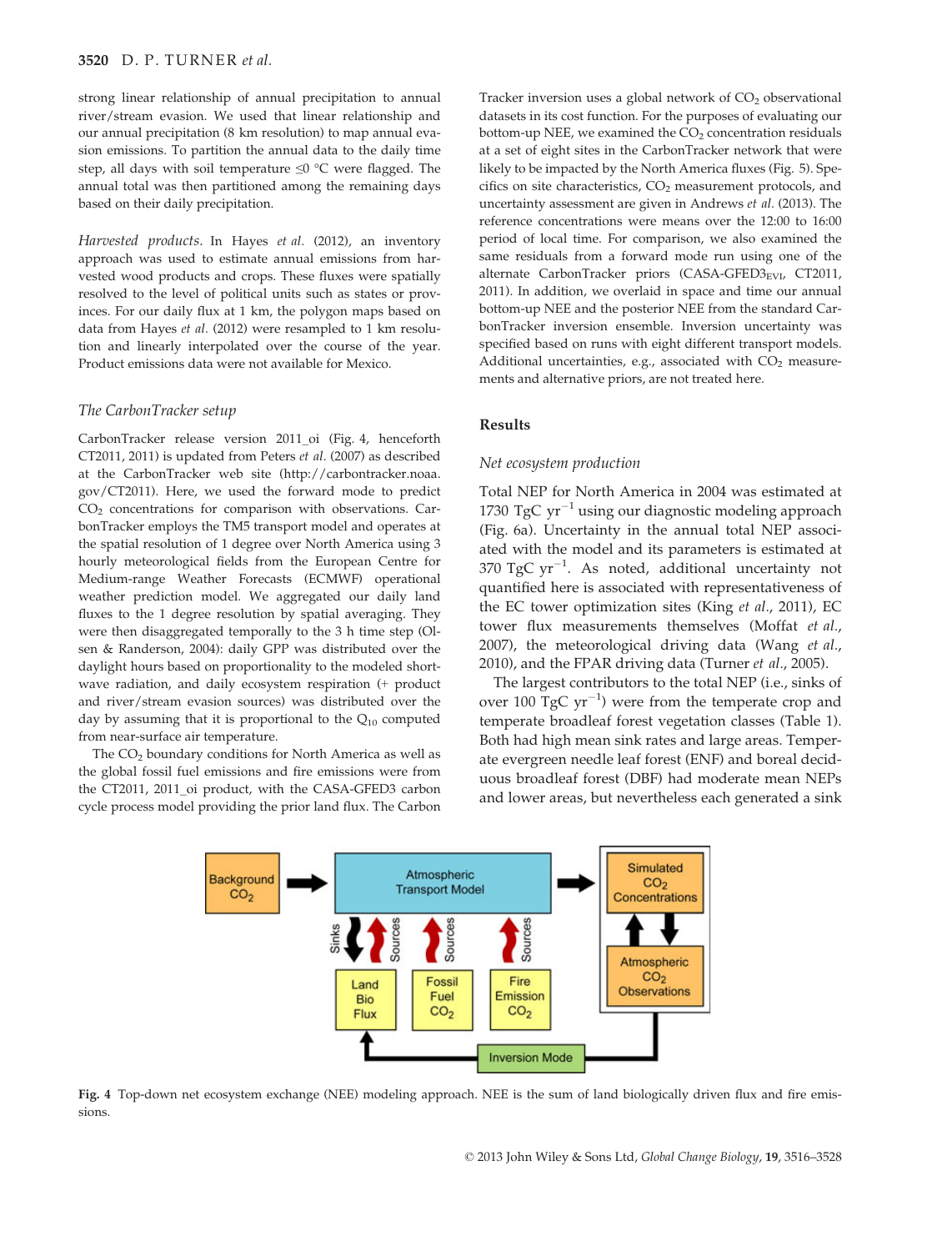

Fig. 5 Sites used to evaluate CO<sub>2</sub> prediction errors. Site acro-<br>dispersed grid cells of very young forests. nyms as in CT2011 (2011).

greater than 70 TgC  $\rm{yr}^{-1}$ . Boreal ENFs were a significant sink, driven more by a large area than a high mean uptake. Temperate and boreal shrubs likewise had large areas, but low mean NEP. Tropical croplands had the highest mean sink but a relatively small area. Temperate grasslands in sum were a sink of over 100 TgC  $yr^{-1}$ , mostly because of a large area. There were limited source areas in grasslands of the southern Great Plains, in regions of extreme heat or cold, and in



Fig. 6 Bottom-up fluxes: (a) net ecosystem production (NEP), (b) river/stream evasion, (c) product sources, (d) fire.

| Climate Zone  | $PFT^*$          | Area $(km2)$ | Mean NEP (gC m <sup><math>-2</math></sup> yr <sup><math>-1</math></sup> ) | Total NEP (TgC $yr^{-1}$ ) |
|---------------|------------------|--------------|---------------------------------------------------------------------------|----------------------------|
| Temperate     | <b>DBF</b>       | 1 239 791    | 297                                                                       | 461                        |
| Temperate     | Crop             | 1 240 330    | 249                                                                       | 295                        |
|               | <b>Broadleaf</b> |              |                                                                           |                            |
| Temperate     | Crop             | 1 272 356    | 164                                                                       | 185                        |
|               | Cereal           |              |                                                                           |                            |
| Temperate     | <b>ENF</b>       | 1 163 391    | 139                                                                       | 181                        |
| <b>Boreal</b> | <b>ENF</b>       | 2 077 204    | 47                                                                        | 120                        |
| Temperate     | Grass            | 2 867 188    | 42                                                                        | 123                        |
| Boreal        | DBF              | 645 547      | 135                                                                       | 90                         |
| Temperate     | Shrub            | 2 206 077    | 36                                                                        | 80                         |
| Tropical      | Crop             | 78 001       | 413                                                                       | 38                         |
|               | <b>Broadleaf</b> |              |                                                                           |                            |
| Boreal        | Shrub            | 1 501 020    | 16                                                                        | 26                         |
| All other     |                  | 4 749 511    | 4                                                                         | 131                        |
| <b>TOTAL</b>  |                  | 19 040 416   |                                                                           | 1730                       |

Table 1 CFLUX Net Ecosystem Production (NEP) by plant functional type/climate zone combination

DBF, deciduous broadleaf forest; ENF, evergreen needle leaf forest.

\*Plant functional type (PFT) designations as in Fig. 2a.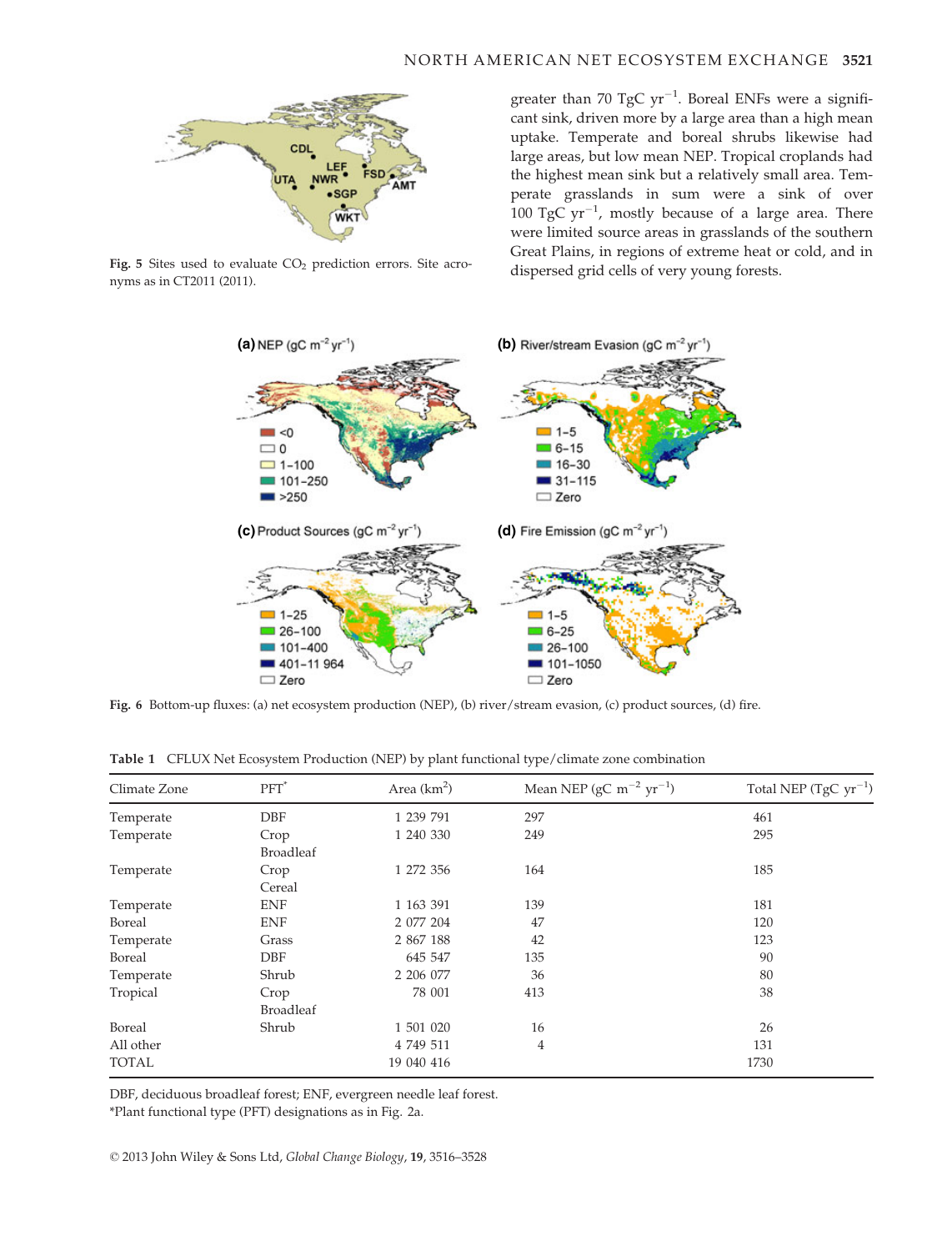Stand age was a significant influence on NEP at all scales. In the forests of the Southeast US, which are largely managed for wood production, the mean stand age over the states of Louisiana, Alabama, Mississippi, and Georgia was 42 years, and the mean NEP was 263 gC m<sup>-2</sup> yr<sup>-1</sup>. Much of the DBF in the Northeastern US. is recovering from use as marginal agriculture (Fuller et al. 1998), hence the mean stand age in forestland of the state of Massachusetts was relatively young (89 years) and the mean NEP was 284 gC  $\mathrm{m}^{-2}$  yr<sup>-1</sup>. In a sensitivity test in which stand age was fixed at ages of 25, 100, or 250 years over the entire range of forests in North America, our summed NEPs for 2004 were 2165, 1660, and 1011 TgC  $yr^{-1}$ , respectively.

### Additional  $CO<sub>2</sub>$  sources

Harvested products. The total product source was 316  $\rm TgC~yr^{-1}$ , with a spatial distribution largely following the distribution of livestock and people (Fig. 6c). Highest source areas were thus in large cities, in the Great Plains of the US, and in southern California. The linear features in the flux map are the result of geopolitical boundaries associated with the reporting units for agricultural products. Uncertainty on the estimate for harvested product emissions for NA is on the order of 80 TgC  $yr^{-1}$  (Hayes *et al.*, 2012).

River/stream evasion. The total river/stream evasion source for 2004 was 158 TgC  $yr^{-1}$ , with an uncertainty estimate on the order of 49 TgC  $yr^{-1}$  based on the uncertainty analysis of Butman & Raymond (2011). The highest modeled fluxes were associated with areas of high precipitation in the temperate and tropical zones (Fig. 6b). The Butman & Raymond (2011) function relating annual emissions to annual precipitation has an intercept at 200 mm, so our emissions estimate was zero over large areas at high latitudes where annual precipitation in 2004 fell below that value.

Fire emissions. Total fire emissions in 2004 were estimated at 142 TgC  $yr^{-1}$  (Fig. 6d). We approximated uncertainty at  $\pm 45$  TgC yr<sup>-1</sup> based on independent bottom-up and top-down analyses (Kopacz et al., 2010; Hayes et al., 2011). The largest source areas were boreal Alaska and Canada as well as lowland forests in western Mexico and the Yucatan Peninsula.

## Net ecosystem exchange

The total bottom-up NEE estimate for NA in 2004 was  $-1115$  TgC yr<sup>-1</sup>, with an estimation range from  $-899$ to  $-1364$  TgC  $yr^{-1}$  based on the component flux uncertainties (Table 2). The largest component term was

Table 2 Net ecosystem exchange (NEE) flux components and ranges for North America in 2004. Units are  $TgCyr$ 

| Component                       | <b>Best</b><br>estimate | Low  | High |
|---------------------------------|-------------------------|------|------|
| Net ecosystem production (sink) | 1730                    | 1359 | 2162 |
| River/stream evasion (source)   | 158                     | 109  | 207  |
| Harvested products (source)     | 316                     | 246  | 396  |
| Fire emissions (source)         | 142                     | 105  | 195  |
| <b>Total NEE</b>                | 1115                    | 899  | 1364 |

NEP, followed by products, river/stream evasion, and fire. The agricultural areas of the US Midwest and the DBFs in the eastern portion of the country were large NEE sinks. Forest areas in the Pacific Northwest and Southeastern US were moderate sinks. Midcontinent grasslands were a carbon source, primarily driven by crop-related emissions. The combination of sources from harvested products, river/stream evasion, and fire constituted a 35% offset to the NEP sink.

# CarbonTracker diagnostics

When the bottom-up NEE was run in the forward mode with the TM5 transport model, there was virtually no bias in the winter, but a positive bias (1.58  $\mu$ mol  $mol^{-1}$  CO<sub>2</sub>) in predicted concentrations in the summer across our eight reference measurement sites (Fig. 7). The Wisconsin LEF tower, which samples a large area of managed forests and farmland in the mid-west US, clearly shows the summer bias (Fig. 8). This pattern suggests a tendency to underestimate summer NEE sinks. The CASA-GFED $3_{\text{EVI}}$  prior used in the Carbon-Tracker inversion (CT2011, 2011) showed a larger positive bias in the summer (3.22  $\mu$ mol mol<sup>-1</sup> CO<sub>2</sub>), but also a positive bias (1.48  $\mu$ mol mol<sup>-1</sup> CO<sub>2</sub>) in the winter ─ suggesting too large a source.

The total posterior NEE for the full CarbonTracker inversion was  $-953 \text{ TgC yr}^{-1}$ , 15% lower (i.e., less of a carbon sink) than the bottom-up NEE. The uncertainty based on alternative transport models was 106 TgC  $yr^{-1}$ .

Comparison of the geographic pattern in NEE for the bottom-up and top-down approaches here (Fig. 9; Table 3) indicates broad areas of agreement in terms of the sign of the flux, particularly with regard to an extensive carbon sink in the croplands of the Midwest US. There was disagreement in the magnitude of the carbon sink for most temperate forests, with higher values using the bottom-up approach. In the southern Great Plains, there were source areas only in the case of the bottom-up approach. The frequency distributions for annual NEE in the 1° grid cells (Fig. 10) were similar in that both showed a maximum in the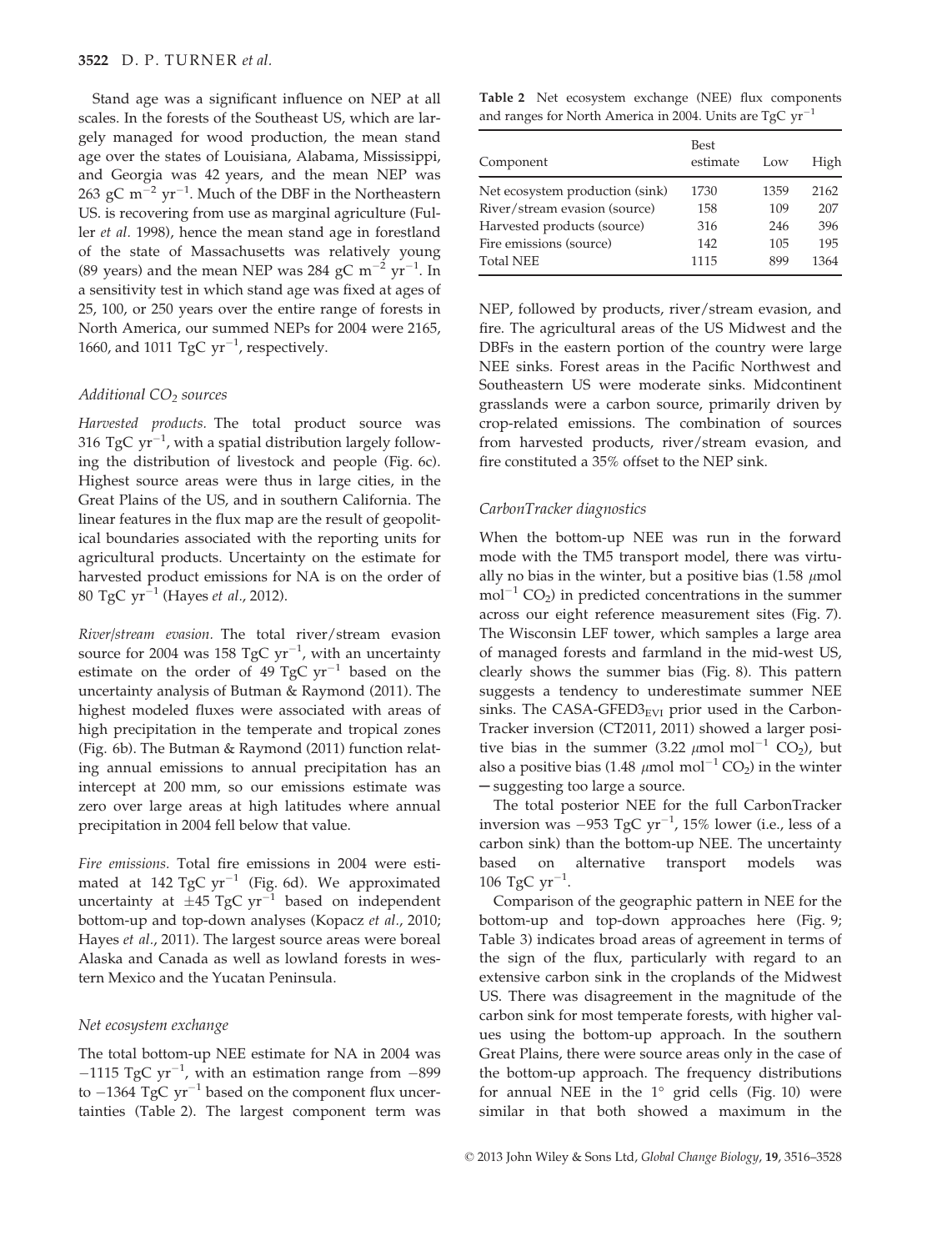

Fig. 7 Frequency distributions for residuals of simulated CO<sub>2</sub> concentration at eight measurement sites in North America. Values outside the  $-10$  to 10  $\mu$ mol mol<sup>-1</sup> range are treated as outliers. (a) bottom-up approach with net ecosystem production (NEP) from CFLUX, (b) forward model approach with land biologically driven flux from CASA-GFED<sub>EVI</sub>.



Fig. 8 Comparison of observed and simulated  $CO<sub>2</sub>$  concentrations at the LEF site in Wisconsin.

Table 3 Net ecosystem exchange (NEE) by plant functional type and climate zone for top-down and bottom-up scaling approaches. Values are mean NEE in  $\rm gC~m^{-2}~yr^{-1}$ 

| Climate zone  | $PFT^*$          | Top-down | Bottom-up |
|---------------|------------------|----------|-----------|
| Temperate     | DBF              | $-90$    | $-253$    |
| Temperate     | Crop             | $-144$   | $-205$    |
|               | <b>Broadleaf</b> |          |           |
| Temperate     | Crop             | $-119$   | $-123$    |
|               | Cereal           |          |           |
| Temperate     | <b>ENF</b>       | $-11$    | $-104$    |
| Boreal        | ENF              | $-29$    | $-14$     |
| Temperate     | Grass            | $-72$    | $-1$      |
| <b>Boreal</b> | DBF              | $-89$    | $-112$    |
| Temperate     | Shrub            | $-19$    | $-9$      |
| Tropical      | Crop             | $-95$    | $-380$    |
|               | <b>Broadleaf</b> |          |           |
| Boreal        | Shrub            | $-16$    | 2         |
| All other     |                  | $-14$    | -4        |

DBF, deciduous broadleaf forest; ENF, evergreen needle leaf forest.

\*Plant functional type (PFT) designations as in Fig. 2a.

0 to  $-50$  gC m<sup>-2</sup> yr<sup>-1</sup> bin. However, the bottom-up approach had more cells that were sources and its distribution extended to a larger range of NEE sinks.

In the temporal domain, the time series for daily mean NEE over North America (Fig. 11) showed an earlier transition from source to sink in the spring for the bottom-up approach (i.e., crossing the 0 NEE line around day 102 compared to day 116 for the inversion). There was an earlier return from sink to source in the case of the inversion (day 256 vs. day 270). The peak summertime uptake strength was 63% greater for the inversion, whereas wintertime sources were of a similar magnitude.

## Discussion

#### Net ecosystem production

The climate over North America in 2004 was largely favorable to NEP sinks. The west coast mountainous regions were relatively warm, whereas the continental interior was relatively cool and wet (Levinson, 2005). Both corn and soybean in the Midwest United States have recorded high levels of productivity per unit area (USDA, 2005). At a mixed hardwood/conifer forest site in eastern North America, NEE measured by the EC approach (equivalent to – NEP) was –410 gC m<sup>-2</sup> yr<sup>-1</sup> in 2004 compared to a 10 year average of  $-242$  gC m<sup>-2</sup> yr<sup>-1</sup> (Urbanski *et al.*, 2007). EC studies at several boreal and temperate zone conifer sites in North America also found the NEE carbon sink to be the highest or among the highest in their multiyear records (Dunn et al., 2007; Krishnan et al., 2009; Thomas et al., 2009). The area that is a notable exception is interior Alaska where unusually warm and dry conditions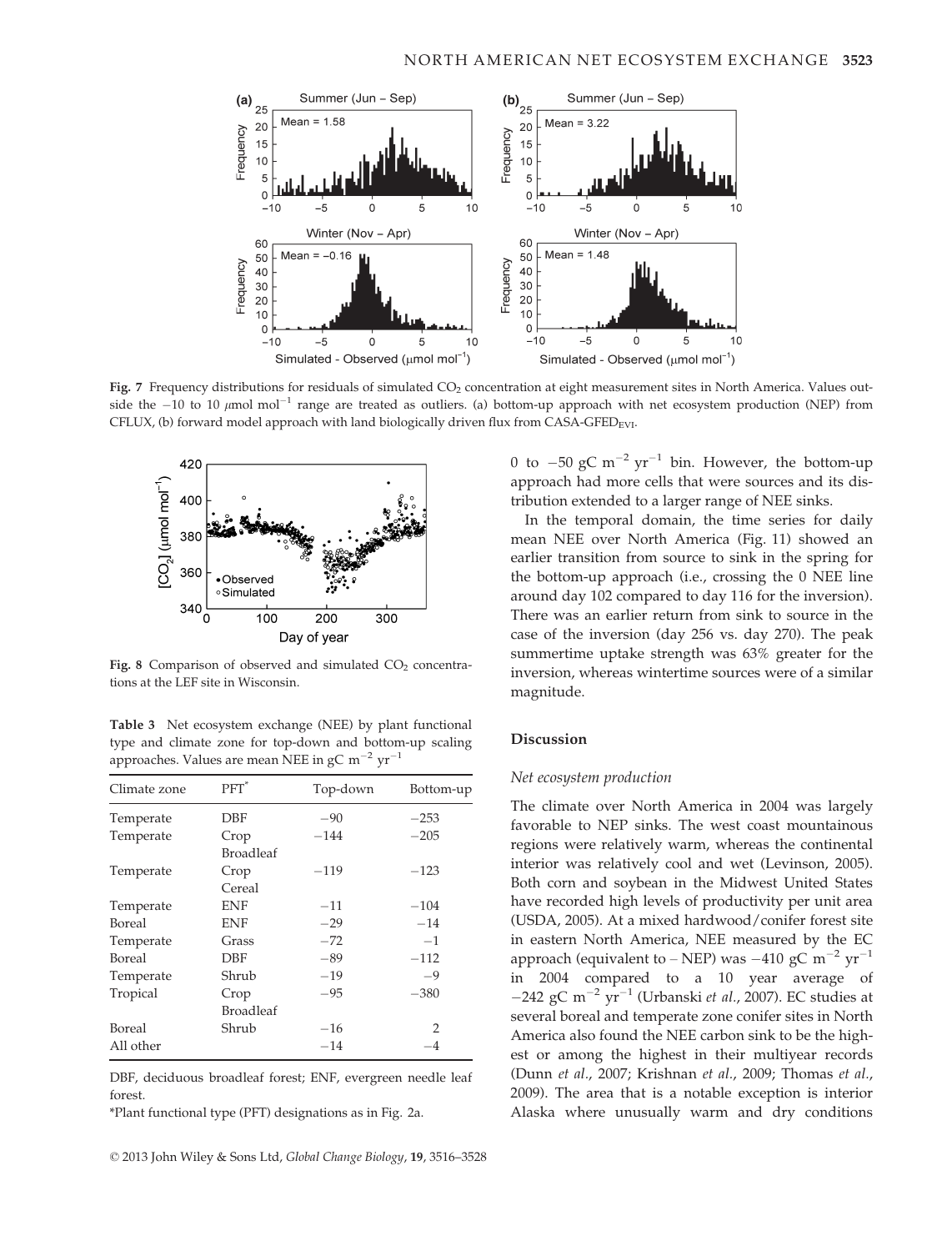

Fig. 9 Net ecosystem exchange using (a) bottom-up and (b) top-down approaches.



Fig. 10 Frequency distributions for mean net ecosystem exchange within 1° grid cells over North America: (a) bottomup approach, (b) top-down approach. The bin interval is 50 gC m<sup>-2</sup> yr<sup>-1</sup> and the x-axis values represent the bin midpoints.

reduced carbon sinks in 2004 (Welp et al. 2007). Other bottom-up studies suggest NEPs of similar magnitude (Table 4) and three studies besides the present one that upscaled EC data over all or large parts of North America reported 2004 as a relatively high NEP sink year (Chen et al., 2011; Sun et al., 2011; Zhang et al., 2011).

Scaling NEP with CFLUX was based on stratifying the land base by climate zone and PFT. With respect to optimizing parameters such as LUE, many studies have supported the use of PFT-specific parameters in diagnostic models (Turner et al., 2005; Xiao et al., 2005; Gilmanov et al., 2013). Here, we added stratification by climate zone, which may be particularly pertinent in



Fig. 11 Time series of daily mean net ecosystem exchange at weekly intervals over the North America domain.

the case of grasslands because this PFT extends across an exceedingly broad range of temperatures. Conifer forests likewise occur across a wide environmental gradient, and comparisons across EC tower sites suggest a more conservative metabolism (e.g., lower LUE) in the case of boreal forests (Garbulsky et al., 2010). This observation may best be captured in a distributed NEP model by a PFT  $\times$  climate zone stratification.

Several studies based on upscaling EC tower data have pointed to the importance of including disturbance effects (Desai et al., 2005; Jung et al., 2011; Xiao et al., 2012). Here, we used a stand age product (Pan et al., 2011) that was based on the Landsat record to capture fires in recent decades. The ages of older stands (based on inventory data) were also used in that product, but were spatially explicit to a lesser degree. Thus, there were undoubtedly mismatches of stand age and FPAR in some cases. The scale of the disturbance regime's spatial heterogeneity is also an issue in that management units in heavily managed forest areas are often smaller than the 1  $km^2$  of the FPAR data (Turner et al., 2000). Future scaling efforts could make greater use of Landsat data for stand age (e.g., Duane et al., 2010), and potentially take advantage of stand height mapping efforts based on satellite-borne lidar instruments as an indicator of time since disturbance (Lefsky 2010).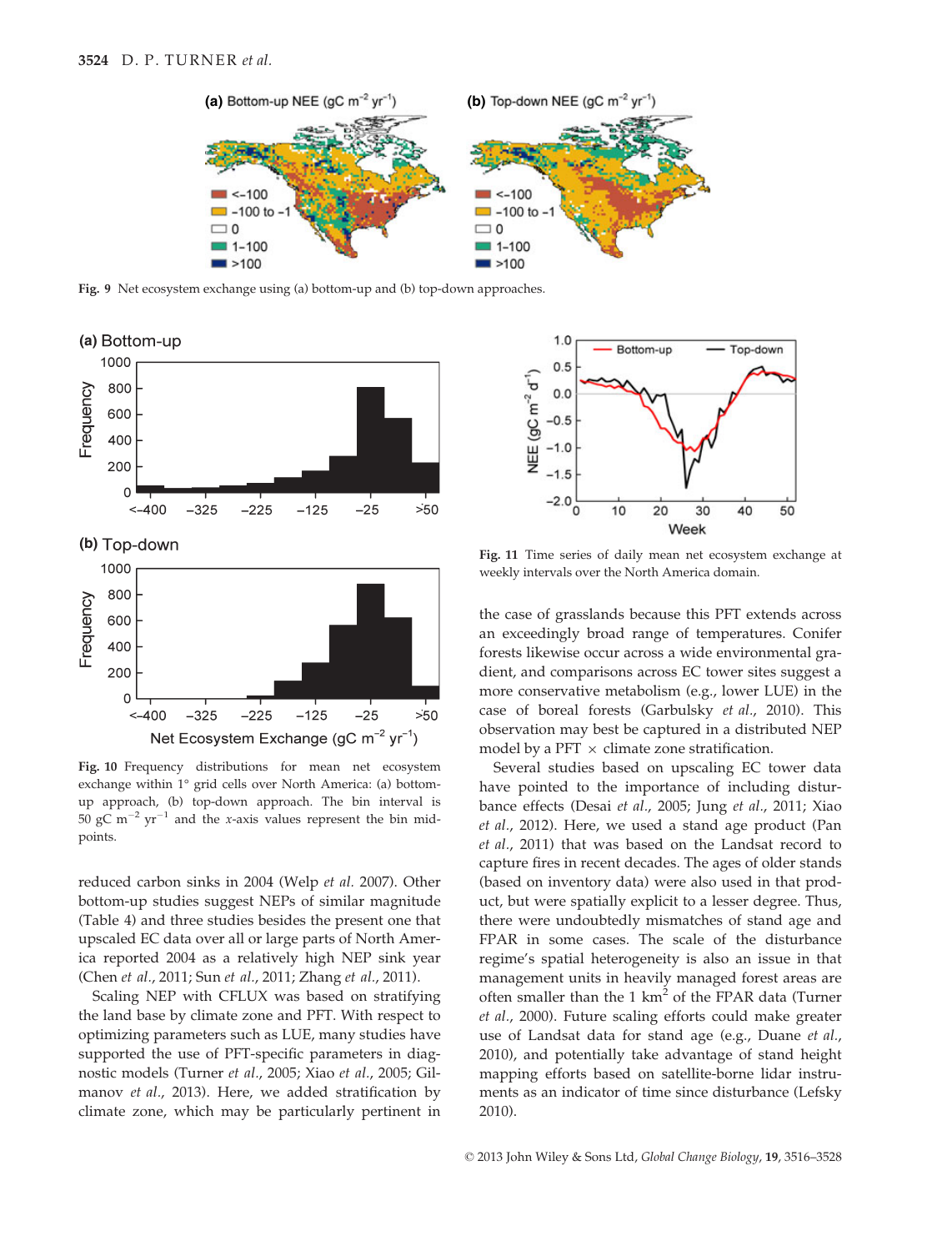| Flux type  | Domain               | Estimate          | Uncertainty <sup>®</sup> | Year(s)   | Reference                   |
|------------|----------------------|-------------------|--------------------------|-----------|-----------------------------|
| <b>NEP</b> | <b>United States</b> | $730^{\dagger}$   | 180                      | 2004      | Chen et al. (2011)          |
|            |                      | $1111^{\dagger}$  | 237                      | 2004      | This study                  |
|            |                      | $1210^{\dagger}$  | <b>NA</b>                | 2001-2006 | Xiao et al. (2011)          |
|            |                      | $2703^{\dagger}$  | 2282                     | 2001-2006 | Sun et al. (2011)           |
| <b>NEE</b> | <b>United States</b> | $500^{\ddagger}$  | 400                      | 2004-2006 | Crevoisier et al. (2010)    |
|            |                      | $717^{\dagger}$   | 299                      | 2004      | This study                  |
|            | N. America           | $570*$            | NA                       | 2004      | Schuh et al. (2010)         |
|            |                      | $953*$            | 106                      | 2004      | CT2011, 2011;               |
|            |                      | $1050^{\ddagger}$ | 300                      | 2004      | Gourdji et al. (2012)       |
|            |                      | $1115^{\dagger}$  | 465                      | 2004      | This study                  |
|            |                      | $1230^{\ddagger}$ | 1120                     | 2001-2003 | Butler <i>et al.</i> (2010) |

Table 4 Flux estimates for North America. Values are TgC  $yr^{-1}$ 

NA, not available; NEE, net ecosystem exchange; NEP, net ecosystem production.

\*Uncertainties are based on a variety of approaches and not directly comparable.

†Bottom-up approach.

‡Top-down approach.

§Does not include Mexico and Alaska.

## Additional  $CO<sub>2</sub>$  sources

Products. As with fire and river/stream evasion, the NEE based on upscaled tower fluxes sees the carbon associated with harvested products as it is taken up in croplands and managed forests, but does not see the lateral transfer of the harvested products away from those ecosystems (Ciais et al., 2008; Hayes et al., 2012; Gilmanov et al., 2013). The large magnitude of the products source helps explain how mean NEP can be quite high for some regions, whereas continental scale total NEE is much lower.

River and stream evasion. Our estimate for river and stream evasion from the conterminous US. (94 TgC  $yr^{-1}$ ) using a simple precipitation-based algorithm was consistent with the flux estimate for the US. (97 TgC  $yr^{-1}$ ) from the more detailed study on which our algorithm was based (Butman & Raymond, 2011). The magnitudes are also in good agreement with estimates from detailed catchment scale studies such as Wallin et al. (2012). The strength of the precipitation/ evasion relationship is likely based on the flushing effect of high precipitation and the link of high precipitation to high vegetation productivity. It is apparent that in evaluating continental scale NEE, river/stream evasion is a significant term (Cole et al., 2007).

Fire. The area burned in forests of western Canada and Alaska was relatively high in 2004 (Turquety et al., 2007) in association with an exceptionally warm and dry April–July (Levinson, 2005). The CASA-GFED3 based estimate for fire emissions in 2004 over North America was the highest over the 2000–2010 interval (CT2011, 2011). However, even that is likely an underestimate. Hayes et al. (2011) suggested a source of 200 TgC  $yr^{-1}$  for just boreal North America in 2004, and the CASA-GFED3 source estimates in western Canada for 2010 are believed to be underestimated by 30% based on an inversion using observations of CO concentration (Kopacz et al., 2010). If indeed fire emissions in 2004 were higher than 142  $\rm TgC~yr^{-1}$ , it would reduce our bottom-up estimate of the NEE sink by a corresponding amount.

# Bottom-up net ecosystem exchange

Adding emission from fire, river/stream evasion, and harvested products to NEP reduced the magnitude of the annual carbon sink by about one third. As noted, 2004 appears to have been a relatively high NEP year for North America, thus the proportion of annual fossil fuel emissions offset by NEE over North America estimated here (62%) is likely at the high end of the interannual variation. Such was also the case for 2004 with NEE from the ensemble CarbonTracker inversion over the 2000–2010 interval (CT2011, 2011).

# Evaluation with an atmospheric inversion model

The overprediction of  $CO<sub>2</sub>$  concentrations for the summer season when using our bottom-up approach could have several sources. First is that the simulated NEE sink in summer was underestimated. This pattern might be expected if the tower data with which the NEP model is calibrated tended to have a low sink bias. However, the opposite is more likely the case as an underestimate of ecosystem respiration due to low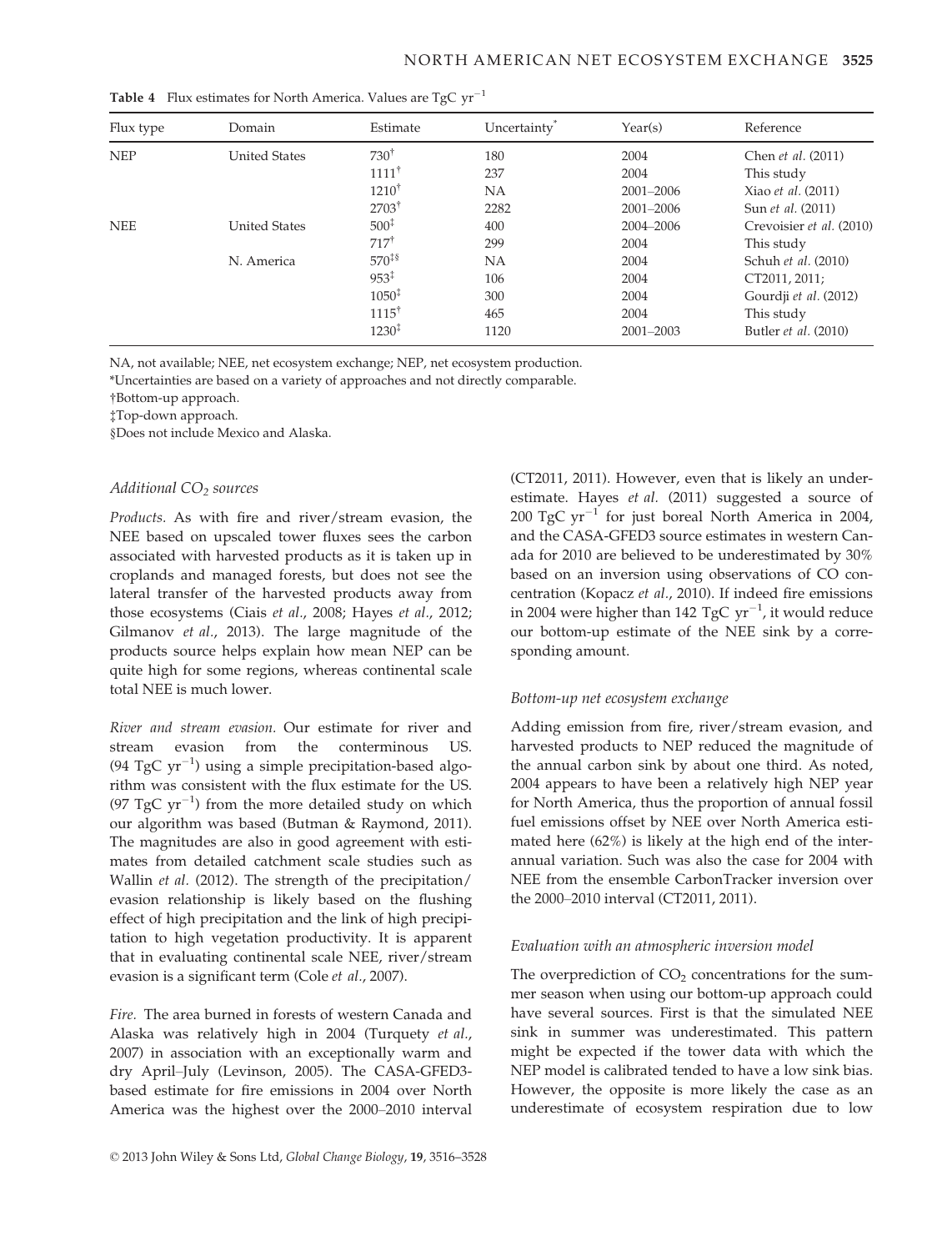turbulence at nighttime or in the lower canopy is potentially a common bias in EC tower flux estimation (Van Gorsel et al., 2009; Thomas et al., 2013). Our CASA- $GFED3<sub>EVI</sub>$  bottom-up fluxes are calibrated with a global set of net primary production measurements, and resulted in a similar overprediction of  $CO<sub>2</sub>$  concentration in the summer (Fig.  $7b$ ) – also suggesting insufficient summer uptake. Zhang et al. (2012) have pointed out that LUE models may generally underestimate GPP when FPAR is relatively high (and overestimate GPP when FPAR is low) because shade-lit foliage, in which photosynthesis is not light saturated, would have a higher LUE than sun-lit foliage.

An alternative interpretation of the overprediction of  $CO<sub>2</sub>$  in the summer is that the west coast boundary conditions for  $CO<sub>2</sub>$  could be high to begin with (Schuh et al., 2010; Gourdji et al., 2012). This was the case in Göckede et al. (2010), which compared measurements and  $CO<sub>2</sub>$  simulations from CarbonTracker at two sites in western Oregon. As CarbonTracker is a global model, a potential explanation of this is inadequate terrestrial uptake in Eurasia. We did not explicitly investigate this issue here. The transport model itself must also be considered. Stephens et al. (2007) found that many of the TRANSCOM transport models have vertical gradients that are too small in the North American summer, indicating that uptake signals are mixed away from the surface too vigorously. This implies that an inversion constrained by surface observations would have to estimate an erroneously large sink to correctly simulate low  $CO<sub>2</sub>$  concentrations. In forward mode simulations, overly strong vertical mixing with correct surface fluxes would manifest as simulated summertime surface  $CO<sub>2</sub>$  values that are higher than those observed. Distinguishing between faults of surface flux and atmospheric transport remains a major challenge in atmospheric  $CO<sub>2</sub>$  modeling.

The wintertime high bias in predicted concentrations with the CASA-GFED3 $_{\text{EVI}}$  prior (Fig. 7b) could be a case of model overestimation of ecosystem respiration (or less likely underestimation of GPP), issues with boundary conditions for  $CO<sub>2</sub>$ , or transport model underestimation of boundary layer height. CASA is spun-up to near carbon equilibrium (Olsen and Randolph 2004), whereas flux towers suggest many ecosystems are carbon sinks (Yi et al., 2010), thus the CASA-GFE- $D3_{EVI}$  winter sources may be too high. Our bottom-up winter source is smaller, despite the added non-NEP sources, because of less ecosystem respiration.

The similarity of the NA annual sums for the bottomup and top-down approaches could be reconciled if the inversion underestimated net sinks in forested areas and underestimated net sources in areas of dense humans and livestock populations. In the case of temperate DBF, the higher C sinks with the bottom-up approach are supported by multiple EC tower sites with NEE values in the range  $-100$  to  $-500$  gC m<sup>-2</sup> yr<sup>-1</sup> (e.g., Wilson & Baldocchi, 2001; Urbanski et al., 2007). The EC measurements in temperate ENF are more variable, with observations of carbon sources in the case of recently disturbed stands (Krishnan et al., 2009) and in very old stands for specific years (Wharton et al., 2012). However, bottom-up studies in the Pacific Northwest region using Landsat remote sensing to map stand age, and the Biome-BGC model to estimate NEP and fire emissions, support strong regional sinks (Turner et al. 2007; Turner et al., 2011b; Meigs et al., 2011). Forest inventory data also suggest strong accumulation of bolewood carbon in the Pacific Northwest region, particularly on public land where harvest levels are relatively low (Alig et al., 2006). In the southeastern US, where there are large tracts of heavily managed coniferous forests, detailed bottom-up analyses that account for stand age class distribution also support a significant NEP (and by inference NEE) sink (Masek & Collatz, 2006).

#### Acknowledgments

This research was supported by the NASA Terrestrial Ecology Program (NNX09AL51G). Data from the AmeriFlux and Flux-Net networks, the Biogeochemical Dynamics Distributed Active Archive Center, and the Land Processes Distributed Active Archive Center were essential for its completion. M. Zhao (University of Maryland) generously provided the filled MODIS Collection 5 FPAR product. We thank Arlyn Andrews and Ed Dlugokencky (NOAA Earth System Research Laboratory) and Doug Worthy (Environment Canada) for coordination of the CO2 measurement networks. NASA provided use of the NEX computing facility at the NASA Ames Laboratory.

#### References

- Alig RJ, Krankin ON, Yost A et al. (2006) Forest carbon dynamics in the Pacific Northwest (USA) and the St. Petersburg region of Russia: comparisons and policy implications. Climatic Change, 79, 335–360.
- AmeriFlux (2013) Available at: http://public.ornl.gov/ameriflux/ (accessed 25 March 2013).
- Amiro BD, Barr AG, Barr JG et al. (2010) Ecosystem carbon dioxide fluxes after disturbance in forests of North America. Journal of Geophysical Research-Biogeosciences, 115, G00K02.
- Andrews AE, Kofler JD, Trudeau ME et al. (2013)  $CO<sub>2</sub>$ , CO and CH<sub>4</sub> measurements from the NOAA Earth System Research Laboratory's Tall Tower Greenhouse Gas Observing Network: instrumentation, uncertainty analysis and recommendations for future high-accuracy greenhouse gas monitoring efforts. Atmospheric Measurement Technical Discussion, 6, 1461–1553.
- Baldocchi D, Falge E, Gu L et al. (2001) FLUXNET: a new tool to study the temporal and spatial variability of ecosystem-scale carbon dioxide, water vapor, and energy flux densities. Bulletin of the American Meteorological Society, 82, 2415–2434.
- Bond-Lamberty B, Peckham SD, Ahl DE et al. (2007) Fire as the dominant driver of central Canadian boreal forest carbon balance. Nature, 450, 89–92.
- Butler MP, Davis KJ, Denning AS et al. (2010) Using continental observations in global atmospheric inversions of CO<sub>2</sub>: North American carbon sources and sinks. Tellus, 62B, 550–572.
- Butman D, Raymond PA (2011) Significant efflux of carbon dioxide from streams and rivers in the United States. Nature Geoscience, 4, 839–842.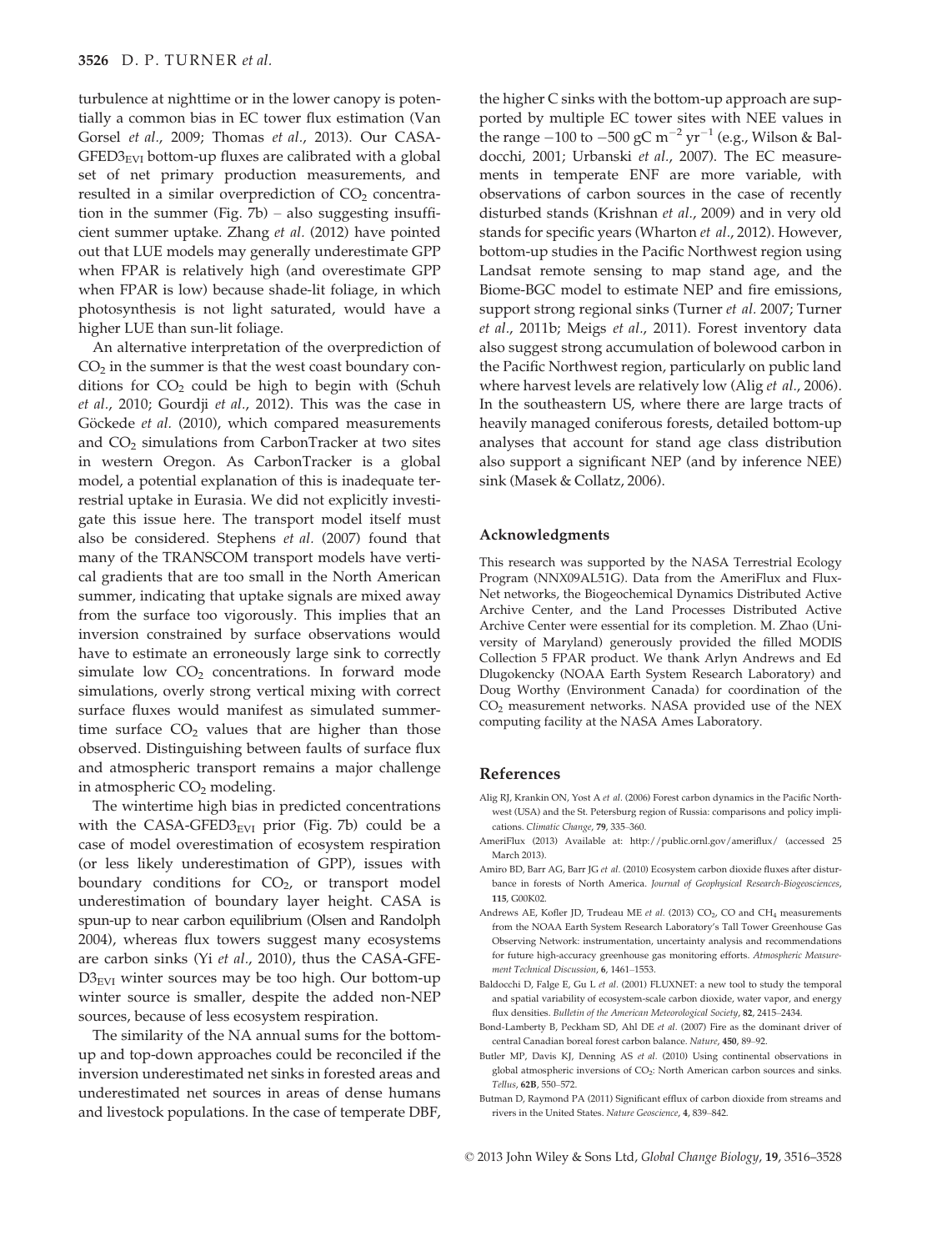## NORTH AMERICAN NET ECOSYSTEM EXCHANGE 3527

- Chapin FS, Woodwell GM, Randerson JT et al. (2006) Reconciling carbon-cycle concepts, terminology, and methods. Ecosystems, 9, 1041–1050.
- Chen M, Zhuang Q, Cook DR et al. (2011) Quantification of terrestrial ecosystem carbon dynamics in the conterminous United States combining a process-based biogeochemical model and MODIS and AmeriFlux data. Biogeosciences, 8, 2665– 2688.
- Ciais P, Borges AV, Abril G et al. (2008) The impact of lateral carbon fluxes on the European carbon balance. Biogeosciences, 3, 1529–1559.
- Ciais P, Rayner P, Chevallier F et al. (2010) Atmospheric inversions for estimating CO2 fluxes: methods and perspectives. Climatic Change, 103, 69–92.
- Cole JJ, Prairie YT, Caraco NF et al. (2007) Plumbing the global carbon cycle: integrating inland waters into the terrestrial carbon budget. Ecosystems, 10, 171–184.
- Conway TJ, Tans PP, Waterman LS et al. (1994) Evidence for interannual variability of the carbon-cycle from the National Oceanic and Atmospheric Administration Climate Monitoring and Diagnostics Laboratory Global Air Sampling Network. Journal of Geophysical Research-Atmospheres, 99, 22831–22855.
- Coursolle C, Margolis HA, Giasson MA et al. (2012) Influence of stand age on the magnitude and seasonality of carbon fluxes in Canadian forests. Agricultural and Forest Meteorology, 165, 136–148.
- Crevoisier C, Sweeney C, Gloor M, et al. (2010) Regional US carbon sinks from threedimensional atmospheric CO<sub>2</sub> sampling. Proceedings of the National Academy of Sciences of the United States of America, 107, 18348–18353.
- CT2011 (2011) CarbonTracker. Version 2011\_oi. Available at: http://www.esrl.noaa. gov/gmd/ccgg/carbontracker/ (accessed 25 March 2013).
- Deng F, Chen JM (2011) Recent global CO<sub>2</sub> flux inferred from atmospheric CO<sub>2</sub> observations and its regional analyses. Biogeosciences, 8, 3263–3281.
- Desai AR, Bolstad PV, Cook BD et al. (2005) Comparing net ecosystem exchange of carbon dioxide between an old-growth and mature forest in the upper Midwest, USA. Agricultural and Forest Meteorology, 128, 33–55.
- Duane MV, Cohen WB, Campbell JL et al. (2010) Implications of alternative field-sampling designs on Landsat-based mapping of stand age and carbon stocks in Oregon forests. Forest Science, 56, 405–416.
- Dunn AL, Barford CC, Wofsy SC et al. (2007) A long-term record of carbon exchange in a boreal black spruce forest: means, responses to interannual variability, and decadal trends. Global Change Biology, 13, 577–590.
- French NHF, De Groot WJ, Jenkins LK et al. (2011) Model comparisons for estimating carbon emissions from North American wildland fire. Journal of Geophysical Research-Biogeosciences, 116, G00K05.
- Friedl MA, Sulla-Menashe D, Tan B et al. (2010) MODIS Collection 5 global land cover: algorithm refinements and characterization of new datasets. Remote Sensing of Environment, 114, 168–182.
- Fuller TL, Foster DR, Mclachlan TS, et al. (1998) Impact of human activity on regional forest composition and dynamics in central New England. Ecosystems, 1, 76–95.
- Garbulsky MF, Penuelas J, Papale D et al. (2010) Patterns and controls of the variability of radiation use efficiency and primary productivity across terrestrial ecosystems. Global Ecology and Biogeography, 19, 253–267.
- Giglio L, Loboda T, Roy DP, et al. (2009) An active-fire based burned area mapping algorithm for the MODIS sensor. Remote Sensing of Environment, 113, 408–420.
- Gilmanov TG, Wylie B, Tieszen LL et al. (2013) CO<sub>2</sub> uptake and ecophysiological parameters of the grain crops of midcontinent North America: estimates from flux tower measurements. Agriculture, Ecosystems and Environment, 164, 162-175.
- Göckede M, Turner DP, Michalak AM et al. (2010) Sensitivity of a subregional scale atmospheric inverse CO<sub>2</sub> modeling framework to boundary conditions. Journal of Geophysical Research-Atmospheres, 115, D24112.
- Gourdji SM, Mueller KL, Yadav V et al. (2012) North American CO<sub>2</sub> exchange: intercomparison of modeled estimates with results from a fine-scale atmospheric inversion. Biogeosciences, 9, 457–475.
- GSDTG (Global Soil Data Task Group) (2000) Global Gridded Surfaces of Selected Soil Characteristics (IGBP-DIS). [Global Gridded Surfaces of Selected Soil Characteristics (International Geosphere-Biosphere Programme - Data and Information System)]. Data set. Oak Ridge National Laboratory Distributed Active Archive Center, Oak Ridge, Tennessee, USA. Available at: http://www.daac.ornl.gov (accessed 25 march 2013). doi: 10.3334/ORNLDAAC/569
- Hayes D, Turner D (2012) The need for "apples-to-apples" comparisons of carbon dioxide source and sink estimates. EOS, 93, 404–405.
- Hayes DJ, McGuire AD, Kicklighter DW et al. (2011) Is the northern high-latitude land-based CO<sub>2</sub> sink weakening? Global Biogeochemical Cycles, 25, GB3018.
- Hayes DJ, Turner DP, Stinson G et al. (2012) Reconciling estimates of the contemporary North American carbon balance among terrestrial biosphere models, atmospheric inversions, and a new approach for estimating net ecosystem exchange from inventory-based data. Global Change Biology, 18, 1282–1299.
- Heath LS, Smith JE, Skog KE et al. (2011) Managed forest carbon estimates for the US Greenhouse Gas Inventory, 1990-2008. Journal of Forestry, 109, 167–173.
- Huntzinger DN, Post WM, Wei Y et al. (2012) North American Carbon Program (NACP) regional interim synthesis: terrestrial biospheric model intercomparison. Ecological Modelling, 232, 144–157.
- Jung M, Reichstein M, Margolis HA et al. (2011) Global patterns of land-atmosphere fluxes of carbon dioxide, latent heat, and sensible heat derived from eddy covariance, satellite, and meteorological observations. Journal of Geophysical Research-Biogeosciences, 116, G00J07.
- Justice CO, Townshend JRG, Vermote EF, et al. (2002) An overview of MODIS Land data processing and product status. Remote Sensing of Environment, 83, 3–15.
- King DA, Turner DP, Ritts WD (2011) Parameterization of a diagnostic carbon cycle model for continental scale application. Remote Sensing of Environment, 115, 1653– 1664.
- King AW, Hayes DJ, Huntzinger DN et al. (2012) North American carbon dioxide sources and sinks: magnitude, attribution, and uncertainty. Frontiers in Ecology and the Environment, 10, 512–519.
- Kopacz M, Jacob DJ, Fisher JA et al. (2010) Global estimates of CO sources with high resolution by adjoint inversion of multiple satellite datasets (MOPITT, AIRS, SCIAMACHY, TES). Atmospheric Chemistry and Physics, 10, 855–876.
- Krishnan P, Black TA, Jassal RS et al. (2009) Interannual variability of the carbon balance of three different-aged Douglas-fir stands in the Pacific Northwest. Journal of Geophysical Research-Biogeosciences, 114, G04011.
- Lefsky MA (2010) A global forest canopy height map from the Moderate Resolution Imaging Spectroradiometer and the Geoscience Laser Altimeter System. Geophysical Research Letters, 37, L15401.
- Levinson DH (ed.) (2005). State of the climate in 2004. Bulletin American Meteorological Society, 86, S1–S86.
- Lloyd J, Taylor JA (1994) On the temperature-dependence of soil respiration. Functional Ecology, 8, 315–323.
- LP DAAC (2012) Land Processes Distributed Active Archive Center. Available at: https://lpdaac.usgs.gov/ (accessed 25 March 2013).
- Luyssaert S, Inglima I, Jung M et al. (2007)  $CO<sub>2</sub>$  balance of boreal, temperate, and tropical forests derived from a global database. Global Change Biology, 13, 2509– 2537.
- Luyssaert S, Abril G, Andres R et al. (2012) The European land and inland water CO2, CO., CH4 and N2O balance between 2001 and 2005. Biogeosciences, 9, 3357– 3380.
- Masek JG, Collatz J (2006) Estimating forest carbon fluxes in a disturbed southeastern landscape: integration of remote sensing, forest inventory, and biogeochemical modeling. Journal of Geophysical Research, 11, doi: 10.1029/2005JG000062, 2006
- Meigs GW, Turner DP, Ritts WD et al. (2011) Landscape-scale simulation of heterogeneous fire effects on pyrogenic carbon emissions, Tree mortality, and net ecosystem production. Ecosystems, 14, 758–775.
- McCarty JL, Korontzi S, Justice CO, et al. (2009) The spatial and temporal distribution of crop residue burning in the contiguous United States. Science of the Total Environment, 407, 5701–5712.
- Moffat AM, Papale D, Reichstein M et al. (2007) Comprehensive comparison of gapfilling techniques for eddy covariance net carbon fluxes. Agricultural and Forest Meteorology, 147, 209–232.
- Moore DS, McCabe GP (2006) Introduction to the Practice of Statistics (5th edn). W.H. Freeman and Company, New York.
- Myneni R, Hoffman R, Knyazikhin Y et al. (2002) Global products of vegetation leaf area and fraction absorbed PAR from one year of MODIS data. Remote Sensing of Environment, 76, 139–155.
- Nemani R, Hashimoto H, Votava P, et al. (2009) Monitoring and forecasting ecosystem dynamics using the Terrestrial Observation and Prediction System (TOPS). Remote Sensing of Environment, 113, 1497–1509.
- Olsen SC, Randerson JT (2004) Differences between surface and column atmospheric CO<sub>2</sub> and implications for carbon cycle research. Journal of Geophysical Research-Atmospheres, 109, D02301.
- Omernik JM (1987) Ecoregions of the conterminous United States. Map (scale 1:7,500,000). Annals of the Association of American Geographers, 77, 118–125.
- Pan Y, Chen JM, Birdsey R et al. (2011) Age structure and disturbance legacy of North American forests. Biogeosciences, 8, 715–732.
- Peters W, Jacobson AR, Sweeney C et al. (2007) An atmospheric perspective on North American carbon dioxide exchange: CarbonTracker. Proceedings of the National Academy of Sciences of the United States of America, 104, 18925–18930.
- Reichstein M, Ciais P, Papale D et al. (2007) Reduction of ecosystem productivity and respiration during the European summer 2003 climate anomaly: a joint flux tower, remote sensing and modelling analysis. Global Change Biology, 13, 634–651.